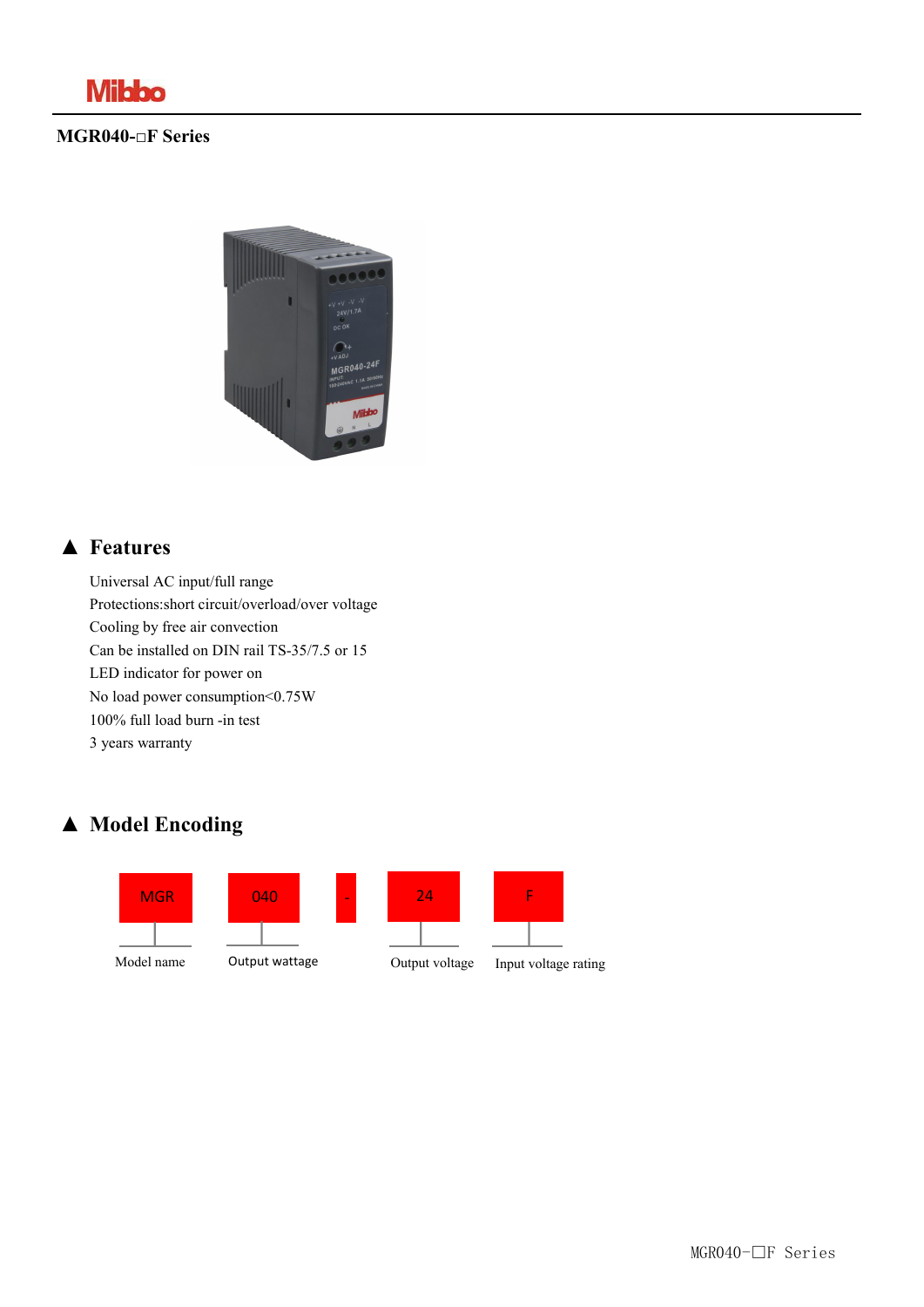# **Mibbo**

| Specification              |                                                                                                              |            |            |            |
|----------------------------|--------------------------------------------------------------------------------------------------------------|------------|------------|------------|
| Input                      |                                                                                                              |            |            |            |
| Voltage range              | 85-264VAC 120-370VDC                                                                                         |            |            |            |
| AC current                 | 1.1A/115VAC 0.7A/230VAC                                                                                      |            |            |            |
| Frequency range            | 47-63Hz                                                                                                      |            |            |            |
| Inrush current (max)       | Cold start: 30A/115VAC 60A/230VAC                                                                            |            |            |            |
| Output                     |                                                                                                              |            |            |            |
| DC voltage (V)             | 5V                                                                                                           | 12V        | 24V        | 48V        |
| Efficiency                 | 78%                                                                                                          | 86%        | 88%        | 88%        |
| Rated Current (A)          | 6A                                                                                                           | 3.33A      | 1.7A       | 0.83A      |
| Rated power(W)             | 30W                                                                                                          | 40W        | 40.8W      | 39.8W      |
| Voltage ADJ.range          | $5-6V$                                                                                                       | $12 - 15V$ | 24-30V     | 48-56V     |
| Ripple & noise(max) Note.2 | 80mVp-p                                                                                                      | $120mVp-p$ | $150mVp-p$ | $200mVp-p$ |
| Voltage tolerange Note.3   | $\pm 2\%$                                                                                                    | $\pm 1\%$  | $\pm 1\%$  | $\pm 1\%$  |
| Line regulation            | $\pm 1\%$                                                                                                    | $\pm 1\%$  | $\pm 1\%$  | $\pm 1\%$  |
| Load regulation            | $\pm 1\%$                                                                                                    | $\pm 1\%$  | $\pm 1\%$  | $\pm 1\%$  |
| Setup, rise time Note.4    | 500ms 30ms/230VAC 500ms 30ms/115VAC(at full load)                                                            |            |            |            |
| Hold up time               | 50ms/230VAC 20ms/115VAC(at full load)                                                                        |            |            |            |
| Status indicator           | Green LED                                                                                                    |            |            |            |
| Protection                 |                                                                                                              |            |            |            |
| Overload                   | 105%-150% rated output power                                                                                 |            |            |            |
|                            | Protection type: Constant current limiting, recovers automatically after fault condition is removed          |            |            |            |
| Over voltage(V)            | $6.25 - 7.25V$                                                                                               | 15.6-18V   | 31.2-36V   | 57.6-64.8V |
|                            | Protection type:Shut down O/P voltage ,re-power on to recover                                                |            |            |            |
| <b>Safety and EMC</b>      |                                                                                                              |            |            |            |
| Withstand voltage          | I/P-O/P:3KVAC I/P-FG:1.5KVAC O/P-FG:0.5KVAC                                                                  |            |            |            |
| Isolation resistance       | I/P-O/P,I/P-FG,O/P-FG :100M Ohms/500VDC/25 °C/70 % RH                                                        |            |            |            |
| Safety standards           | 60950-1、GB4943.1                                                                                             |            |            |            |
| EMC emission               | Compliance to EN55011, EN55032(CISPR32)EN61204-3 Class B, EN61000-3-2,-3                                     |            |            |            |
| <b>EMC</b> immunity        | Compliance to EN61000-4-2, 3, 4, 5, 6, 8, 11, EN55024,EN61000-6-2,EN61204-3 heavy industry level, criteria A |            |            |            |
| Environmental              |                                                                                                              |            |            |            |
| Working temperature        | $-20 \sim +70$ °C (Refer to "Derating curve ")                                                               |            |            |            |
| Storage temperature        | $-40$ ~+85°C                                                                                                 |            |            |            |
| Storage humidity           | 10-95%RH                                                                                                     |            |            |            |
| Vibration                  | Component:10-500Hz,2G 10 min/1cycle, 60 min each along X,Y,Z axes                                            |            |            |            |
| Others                     |                                                                                                              |            |            |            |
| Mean time between failure  | 301.7K hrs min MIL-HDBK-217F(25℃)                                                                            |            |            |            |
| Installation               | Install on DIN rail TS35                                                                                     |            |            |            |
| Protection class           | IP20                                                                                                         |            |            |            |
| Weight                     | 0.32kg                                                                                                       |            |            |            |
| Length*width*height        | 90*40*100mm                                                                                                  |            |            |            |
| Data                       | Model name<br><b>Details</b>                                                                                 |            |            |            |
|                            | <b>MGR 30W 6A/5V</b>                                                                                         |            | MGR040-05F |            |
|                            | MGR 40W 3.33A/12V                                                                                            |            | MGR040-12F |            |
|                            | MGR 40.8W 1.7A/24V                                                                                           |            | MGR040-24F |            |
|                            | MGR 39.8W 0.83A/48V<br>MGR040-48F                                                                            |            |            |            |